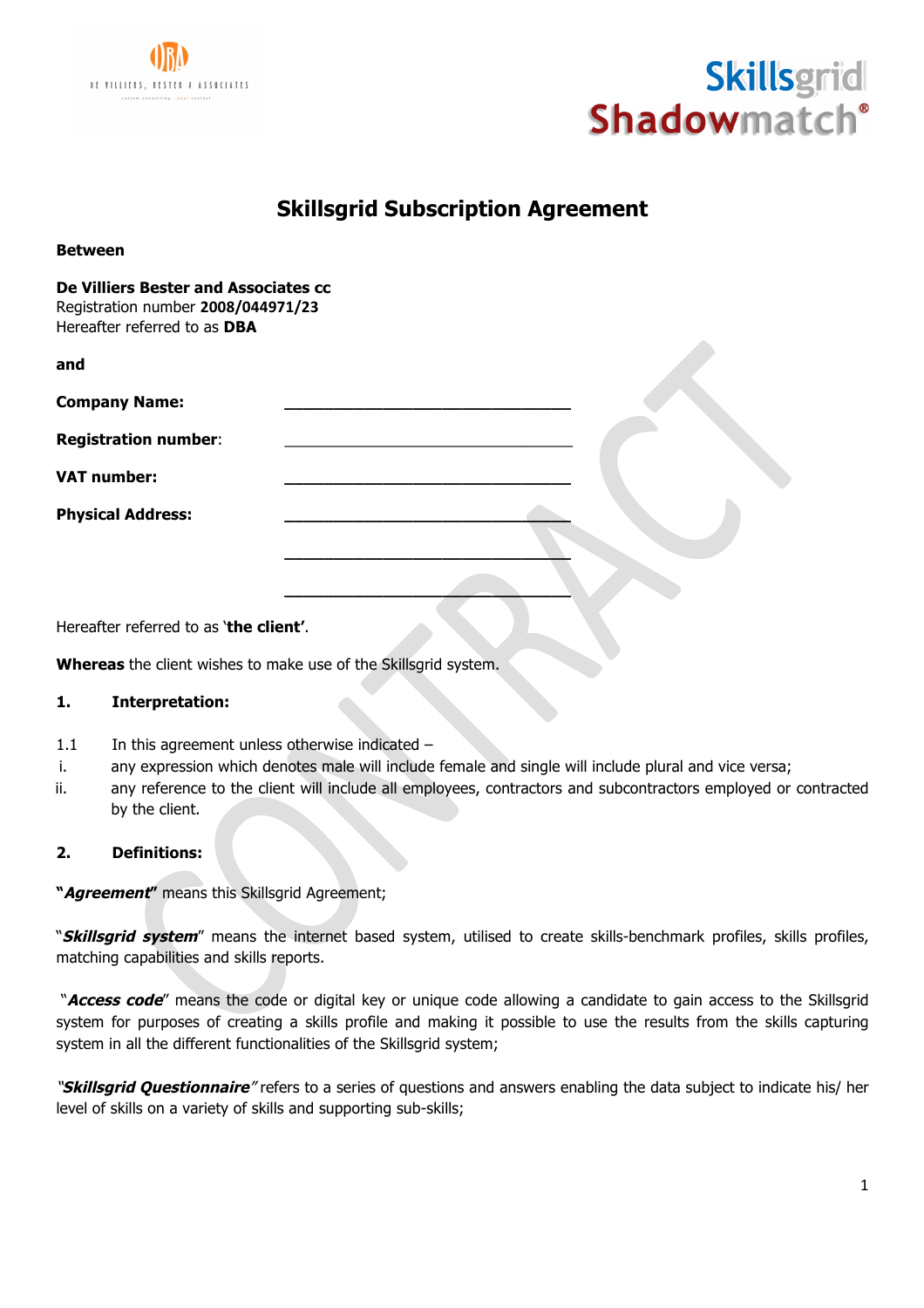



**"Use of the Skillsgrid System**" means that the client is granted the rights to use the systems functionalities for which it was intended for the period of the contract;

**"Data"** means the electronic representation of information in any form.

**"Data subject"** means any natural person in respect of whom personal information has been requested, collected, collated, processed or stored, by the Skillsgrid system

**"Data profile"** means the Skills profile created by the Skillsgrid system based on the information provided by the data subject.

**"Subscription Fee"** refers to a monthly fee (including VAT) paid by the client to DBA for access to and use of the Skillsgrid system.

**"Services"** refers to all value content provided by DBA through the functional capabilities of Skillsgird, customer service interventions, research and development and the release of the new functionalities for the Skillsgrid system. It also refers to possible custom development(s) on the system for the client, developments in general, consulting advisory actions as well as training, team building and any related advisory deliverables.

**"Term"** shall mean a period of 12 (twelve) months from the commencement date.

#### **3. Duration:**

- 3.1. This Agreement shall commence on **Example 2.1.** and shall continue for a Term unless terminated by either party by giving 60(sixty) days written notice of termination to the other party. Should no notification of termination be received, the contract will renew automatically after the Term until such time that one of the parties gives written notification of termination of the contract.
- 3.2 The client may at any stage prior to the expiry of the Term give notice of renewal of this Agreement in writing to DBA.
- 3.3 In the event that the client terminates or elects not to renew this Agreement at the end of the Term, access to the Skillsgrid system shall expire with effect from the termination date.
- 3.4 Should the client wish to have access to the existing data after termination, this can be obtained for a reduced monthly cost and shall be view only access.

# **4. DBA rights and obligations:**

- 4.1 DBA shall during the subsistence of this Agreement grant the client unlimited access and use of the Skillsgrid System in accordance with the conditions as provided in clause 5.
- 4.2 DBA shall ensure that the Skillsgrid system interruptions are kept to a minimum and shall provide the client with system support at all times, during the subsistence of this Agreement.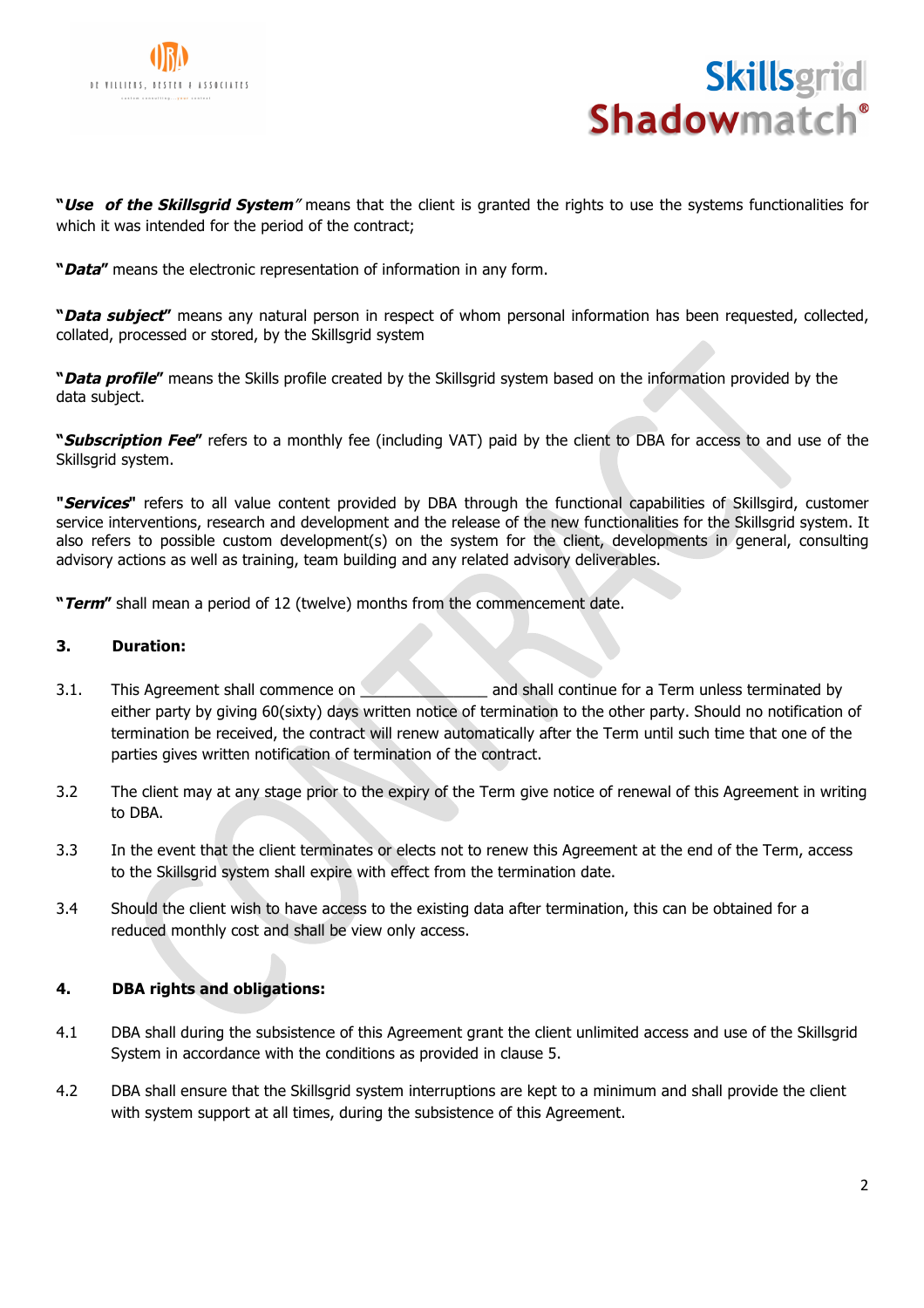



- 4.3 DBA shall not cede any of its obligations under this Agreement without the client's consent, which consent shall not be unreasonably withheld.
- 4.4 This Agreement shall be in respect of \_\_\_\_\_\_\_\_\_\_\_\_\_\_ (\_\_\_\_\_\_\_\_\_\_\_\_\_\_\_\_\_\_\_\_\_\_\_\_\_\_\_\_\_\_\_\_\_\_\_) employees only (contract workers included). DBA shall be entitled to request proof of the number of employees at any time during the contract period should the number of employees exceed the contracted number of employees. No employee, employed by the client, shall be regarded as an applicant for employment.
- 4.5 DBA reserves the right to withhold access to the Skillsgrid system should the client be in breach of any contractual conditions hereunder.
- 4.6 DBA reserves the right to process all data and data profiles captured by the Skillsgrid system for research and development purposes.
- 4.7. Save for the provision of access and use to the client, DBA shall further provide the client with consulting services if and when necessary. A separate agreement shall be entered into in respect of the consulting services to be rendered.

# **5. Client obligations:**

- 5.1 The Client is only authorised to use the Skillsgrid system for the interest of the client and the client will ensure that no access codes or system usage will be made available to anybody for any purpose that is not in line with the purpose that Skillsgrid was intended for.
- 5.2 The client will ensure that codes to individuals not employed by the client will only be for recruitment purposes.
- 5.3 The Client is not authorised to on-sell or make available any Skillsgrid access codes and / or any part or right to use the Skillsgrid system to any individual, business or organization outside of the client in whatever format for whatever purpose.
- 5.4 The Client shall not cede any rights in terms of this Agreement without the consent of DBA which consent shall not be unreasonably withheld.
- 5.5 The Client will ensure that the Skillsgrid system is used in the manner it was intended for as outlined in the Skillsgrid online training modules. Furthermore the Client will ensure that the access codes are used in accordance with applicable instructions.
- 5.6 It is the client's obligation to ensure that all employees with access to the system complete the online Skillsgrid training and understand the terms of use of the system before using it.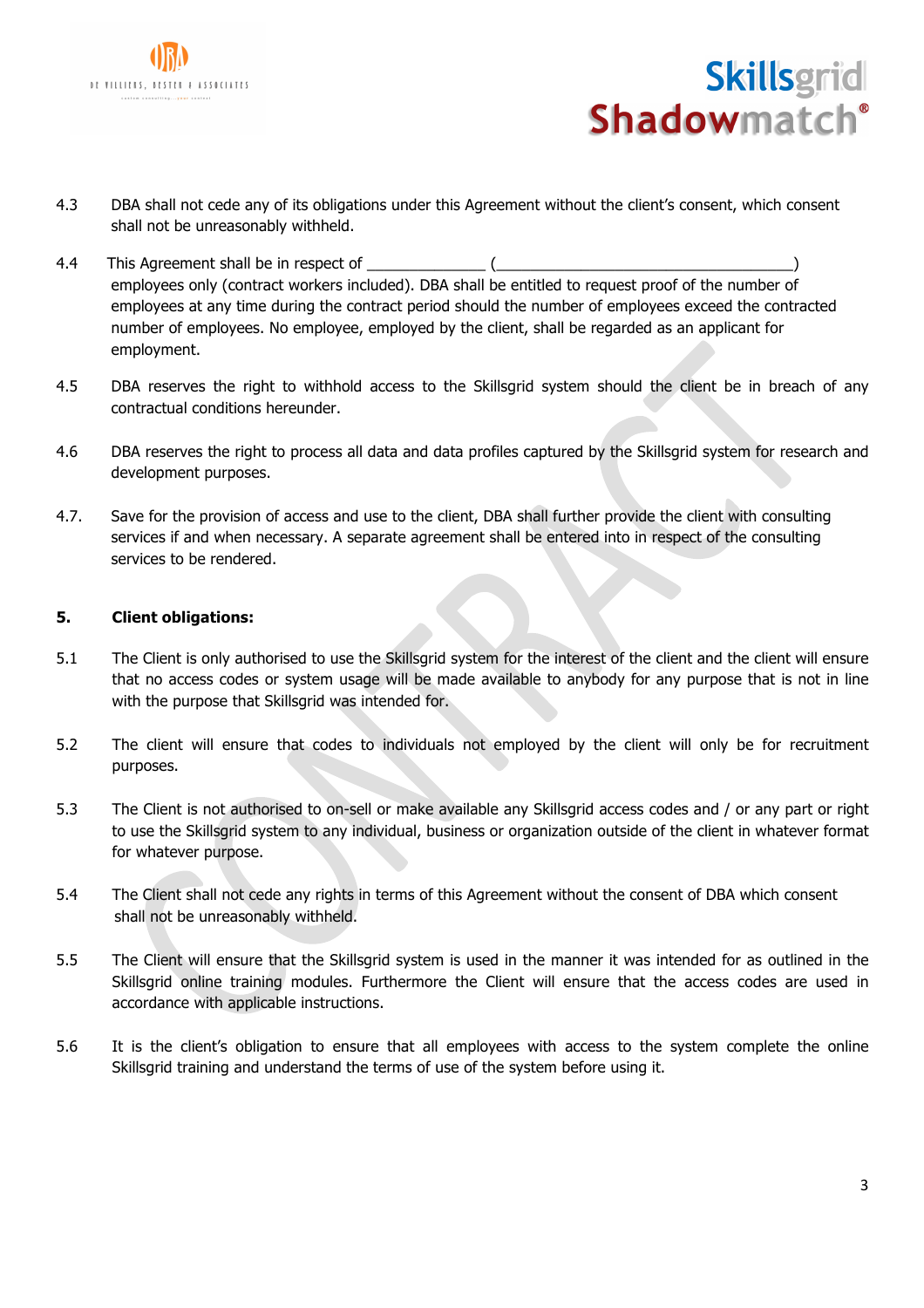



#### **6. Intellectual property:**

- 6.1 The Client acknowledges that any and all of the trademarks, trade names, copyrights, patents, data, data profiles and other intellectual property rights used or embodied in or in connection with the Skillsgrid System belong exclusively to and shall be and remain the sole property of DBA and save as set out herein, nothing contained in this Agreement shall be construed so as to confer on the Client any copyright or other intellectual property rights in respect of any particular Services provided by Skillsgrid to the Client.
- 6.2 The Client acknowledges that all rights in any copy, translation, update, upgrade, adaptation or derivation of the Services including without limitation any improvement or development thereof belong exclusively to and shall be and remain the sole property of DBA.
- 6.3 The Client shall not, in any manner, copy, remove, alter or in any manner whatsoever, tamper with any copyright and/or other proprietary notice of DBA. Nothing contained in this Agreement shall be construed so as to confer on the Client any copyright or other intellectual property rights in respect of any particular services or the use of any system provided by DBA to the Client.
- 6.4 DBA acknowledges that any and all of the trademarks, trade names, copyrights, patents, data, and other intellectual property rights used or embodied in the Client belong exclusively to and shall be and remain the sole property of the Client.
- 6.5 DBA undertakes to indemnify and hold the client harmless against any claim instituted by a third party against the client, for infringement of copyright of such third party in respect of any of the Skillsgrid system copyright and intellectual property.

### **7. Pricing:**

In consideration for the access and use of the Skillsgrid system, the client shall pay a Subscription fee of **R \_\_\_\_\_\_\_\_\_\_\_\_.\_\_\_** (\_\_\_\_\_\_\_\_\_\_\_\_\_\_\_\_\_\_\_\_\_\_\_\_\_\_\_\_\_\_\_\_\_\_\_\_\_\_\_\_\_\_\_\_\_ rands) exclusive of VAT for 12 months. Payments shall be effected within 30 (thirty) days after receipt of an invoice from DBA. A price increase of 5% will be effective annually on renewal of the contract.